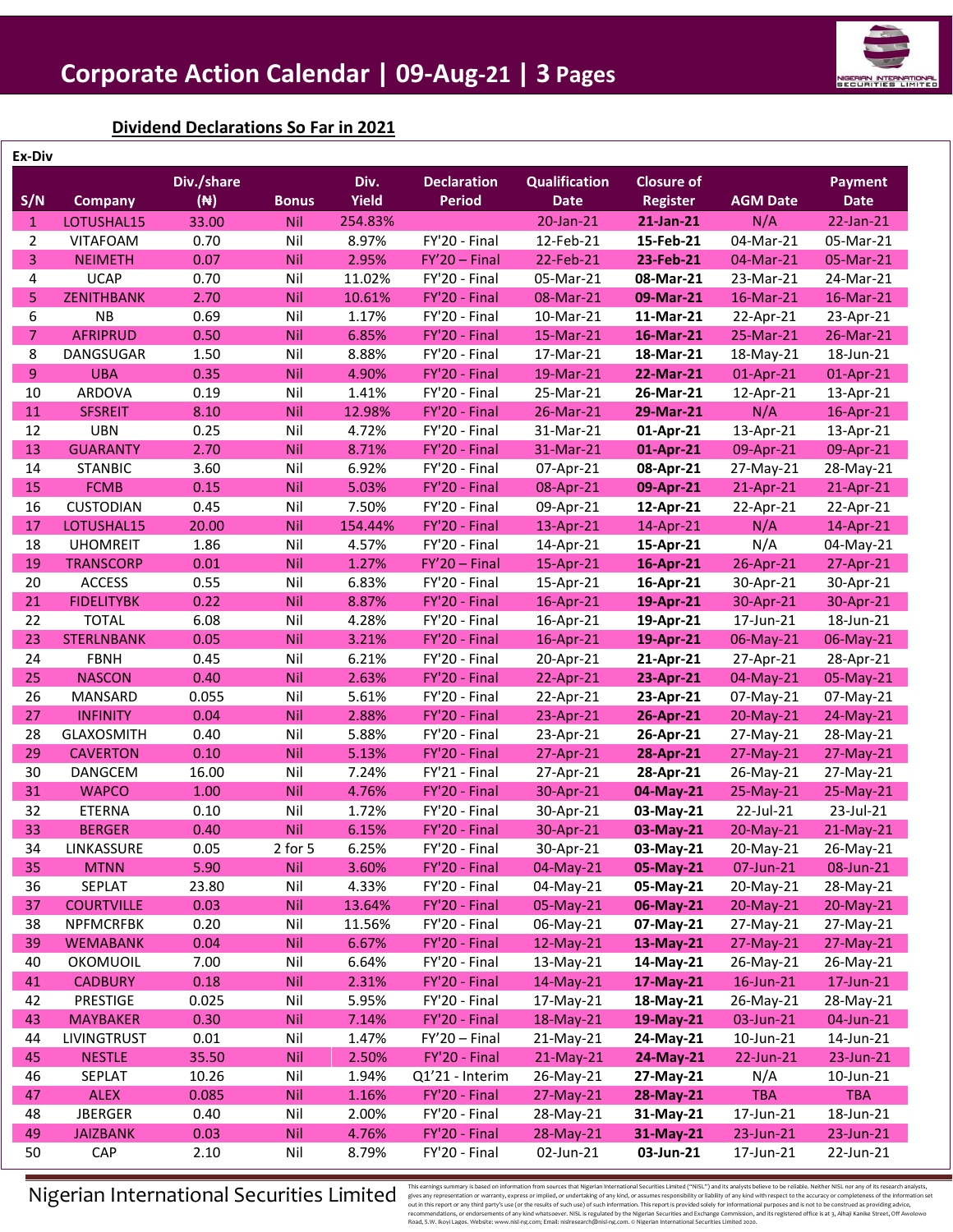

### **Ex-Div Continued**

| S/N | Company          | Div./share<br>(N) | <b>Bonus</b> | Div.<br><b>Yield</b> | <b>Declaration</b><br><b>Period</b> | <b>Qualification</b><br><b>Date</b> | <b>Closure of</b><br><b>Register</b> | <b>AGM Date</b> | Payment<br><b>Date</b> |
|-----|------------------|-------------------|--------------|----------------------|-------------------------------------|-------------------------------------|--------------------------------------|-----------------|------------------------|
| 51  | <b>BOCGAS</b>    | 0.50              | Nil          | 3.67%                | FY'20 - Final                       | 04-Jun-21                           | 07-Jun-21                            | 24-Jun-21       | 25-Jun-21              |
| 52  | <b>SAHCO</b>     | 0.165             | <b>Nil</b>   | 5.75%                | FY'20 - Final                       | 04-Jun-21                           | 07-Jun-21                            | 22-Jun-21       | 22-Jun-21              |
| 53  | <b>NEM</b>       | 0.09              | Nil          | 4.69%                | $FY'20 - Final$                     | 04-Jun-21                           | 07-Jun-21                            | 24-Jun-21       | 24-Jun-21              |
| 54  | <b>STANBIC</b>   | <b>NIL</b>        | $1$ for $6$  | $\blacksquare$       | $FY'20 - Final$                     | 10-Jun-21                           | $\blacksquare$                       | 27-May-21       | N/A                    |
| 55  | <b>BETAGLAS</b>  | 1.04              | Nil          | 1.96%                | $FY'20 - Final$                     | 10-Jun-21                           | 11-Jun-21                            | $01$ -Jul-21    | 02-Jul-21              |
| 56  | <b>CILEASING</b> | 0.05              | <b>Nil</b>   | 1.03%                | $FY'20 - Final$                     | $11$ -Jun- $21$                     | 14-Jun-21                            | 29-Jun-21       | 30-Jun-21              |
| 57  | <b>UACN</b>      | 1.20              | Nil          | 12.90%               | FY'20 - Final                       | 14-Jun-21                           | 15-Jun-21                            | 30-Jun-21       | $01$ -Jul-21           |
| 58  | <b>BUACEMENT</b> | 2.067             | <b>Nil</b>   | 2.84%                | FY'20 - Final                       | 18-Jun-21                           | 21-Jun-21                            | 08-Jul-21       | 08-Jul-21              |
| 59  | AIRTELAFRI       | 10.27             | Nil          | 1.37%                | $FY'20 - Final$                     | 25-Jun-21                           | 28-Jun-21                            | N/A             | 23-Jul-21              |
| 60  | <b>MCHNICOLS</b> | 0.03              | <b>Nil</b>   | 3.75%                | $FY'20 - Final$                     | 30-Jun-21                           | $01$ -Jul-21                         | 29-Jul-21       | 05-Aug-21              |
| 61  | CONOIL           | 1.50              | Nil          | 7.32%                | $FY'20 - Final$                     | 02-Jul-21                           | 05-Jul-21                            | <b>TBA</b>      | <b>TBA</b>             |
| 62  | <b>PRESCO</b>    | 2.00              | <b>Nil</b>   | 2.78%                | FY'20 - Final                       | 06-Jul-21                           | 07-Jul-21                            | $21$ -Jul-21    | 26-Jul-21              |
| 63  | <b>FIDSON</b>    | 0.25              | Nil          | 5.26%                | FY'20 - Final                       | 07-Jul-21                           | 08-Jul-21                            | 22-Jul-21       | 23-Jul-21              |
| 64  | <b>NAHCO</b>     | 0.13              | <b>Nil</b>   | 5.91%                | FY'20 - Final                       | $13$ -Jul-21                        | 14-Jul-21                            | 30-Jul-21       | 30-Jul-21              |
| 65  | <b>SMURFIT</b>   | 0.10              | Nil          | 38.46%               | FY'21 - Final                       | 16-Jul-21                           | 19-Jul-21                            | 19-Aug-21       | 25-Aug-21              |
| 66  | <b>LASACO</b>    | 0.10              | <b>Nil</b>   | 7.30%                | FY'21 - Final                       | 05-Aug-21                           | 06-Aug-21                            | 26-Aug-21       | 30-Aug-21              |

#### **Cum Div**

| S/N | <b>Company</b>    | Div./share<br>( <del>N</del> ) | <b>Bonus</b> | Div.<br><b>Yield</b> | <b>Declaration</b><br><b>Period</b> | <b>Qualification</b><br><b>Date</b> | <b>Closure of</b><br><b>Register</b> | <b>AGM Date</b> | <b>Payment</b><br><b>Date</b> |
|-----|-------------------|--------------------------------|--------------|----------------------|-------------------------------------|-------------------------------------|--------------------------------------|-----------------|-------------------------------|
| 67  | **SEPLAT          | 12.65                          | <b>Nil</b>   | 1.64%                | H <sub>1</sub> '21 - Interim        | $12$ -Aug- $21$                     | 13-Aug-21                            | N/A             | 13-Sep-21                     |
| 68  | <b>MEYER</b>      | 1.50                           | Nil          | 254.24%              | H1'21 - Interim                     | 13-Aug-21                           | 16-Aug-21                            | N/A             | 25-Aug-21                     |
| 69  | <b>CHIPLC</b>     | 0.02                           | <b>Nil</b>   | 3.39%                | H1'21 - Interim                     | $13$ -Aug-21                        | 16-Aug-21                            | N/A             | $02$ -Sep-21                  |
| 70  | <b>TOTAL</b>      | 4.00                           | Nil          | 2.38%                | $H1'21 - Interm$                    | 13-Aug-21                           | 16-Aug-21                            | N/A             | 13-Sep-21                     |
| 71  | <b>FLOURMILL</b>  | 1.65                           | <b>Nil</b>   | 5.55%                | FY'21 - Final                       | $13$ -Aug-21                        | 16-Aug-21                            | 08-Sep-21       | 09-Sep-21                     |
| 72  | <b>MTNN</b>       | 4.55                           | Nil          | 2.76%                | H1'21 - Interim                     | 19-Aug-21                           | 20-Aug-21                            | N/A             | 27-Aug-21                     |
| 73  | <b>CUSTODIAN</b>  | 0.10                           | <b>Nil</b>   | 1.61%                | H <sub>1</sub> '21 - Interim        | 20-Aug-21                           | 23-Aug-21                            | N/A             | $01-Sep-21$                   |
| 74  | <b>TRIPPLEG</b>   | 0.07                           | Nil          | 10.00%               | FY'21 - Final                       | 23-Aug-21                           | 24-Aug-21                            | 09-Sep-21       | 15-Sep-21                     |
| 75  | <b>NNFM</b>       | 0.15                           | <b>Nil</b>   | 2.44%                | H1'21 - Interim                     | 24-Aug-21                           | 25-Aug-21                            | N/A             | 10-Sep-21                     |
| 76  | <b>UPL</b>        | 0.05                           | Nil          | 2.99%                | FY'21 - Final                       | 31-Aug-21                           | 01-Sep-21                            | 23-Sep-21       | 23-Sep-21                     |
| 77  | <b>HONYFLOUR</b>  | 0.07                           | Nil          | 5.74%                | FY'20 - Final                       | 03-Sep-21                           | 06-Sep-21                            | 23-Sep-21       | 23-Sep-21                     |
| 78  | REDSTAREX         | 0.05                           | 1 for 33     | 1.36%                | FY'21 - Final                       | 03-Sep-21                           | 06-Sep-21                            | 16-Sep-21       | 23-Sep-21                     |
| 79  | <b>LEARNAFRCA</b> | 0.15                           | <b>Nil</b>   | 14.29%               | FY'21 - Final                       | 08-Oct-21                           | 11-Oct-21                            | 21-Oct-21       | 22-Oct-21                     |

**\*\* Applicable Exchange rate of 506.00/\$**

Nigerian International Securities Limited

This earnings summary is based on information from sources that Migretian Interactional Securities Limital and Migretian Interactional Securities Limital Securities (will serve the information of marginal states and missin